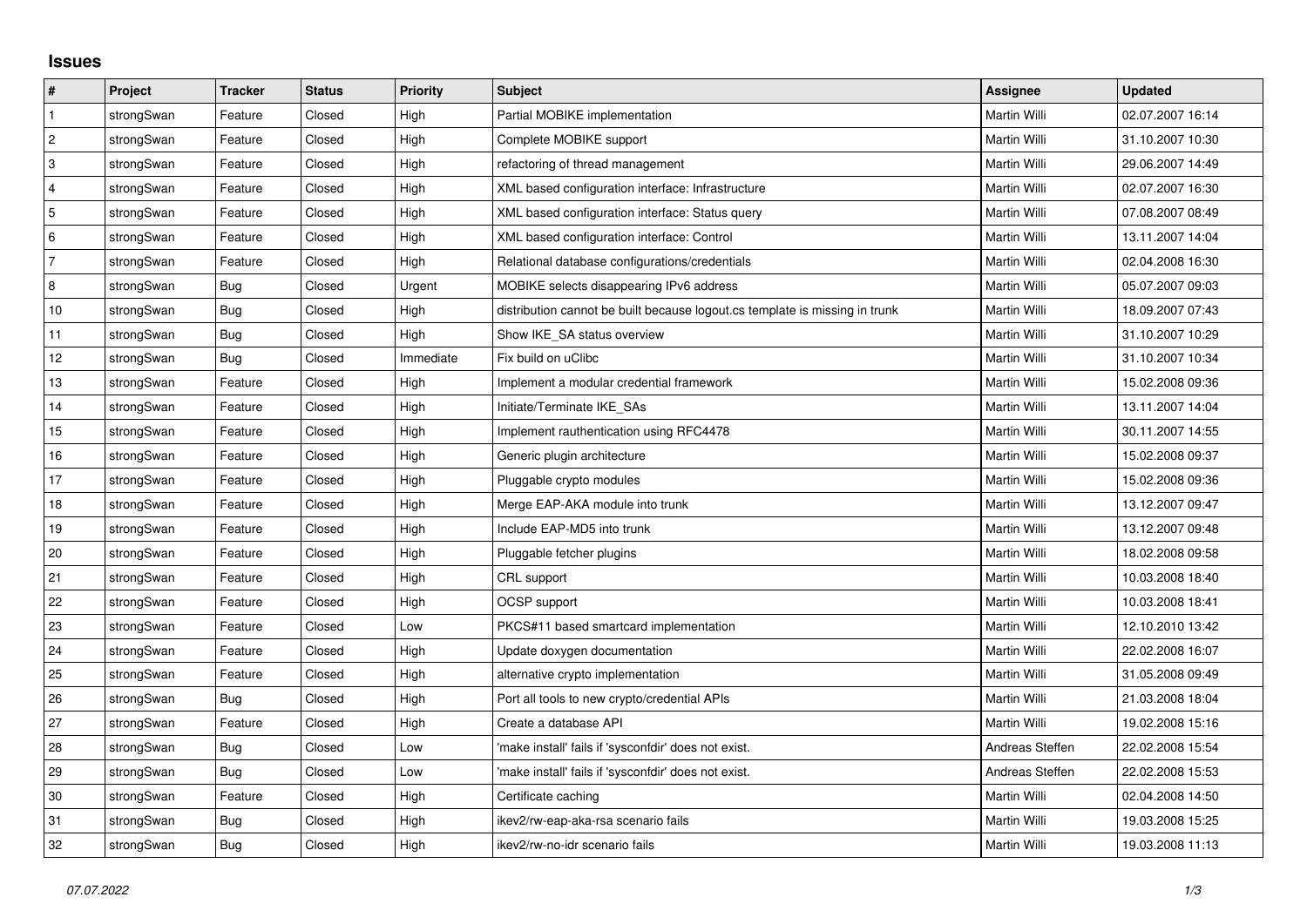| $\vert$ # | Project    | <b>Tracker</b> | <b>Status</b> | <b>Priority</b> | <b>Subject</b>                                                          | <b>Assignee</b>       | <b>Updated</b>   |
|-----------|------------|----------------|---------------|-----------------|-------------------------------------------------------------------------|-----------------------|------------------|
| 33        | strongSwan | <b>Bug</b>     | Closed        | High            | ikev2/crl-revoked scenario broken                                       | Martin Willi          | 19.03.2008 19:02 |
| 34        | strongSwan | Bug            | Closed        | High            | ikev2/multi-level-ca-loop segfaults                                     | <b>Martin Willi</b>   | 31.03.2008 09:19 |
| 35        | strongSwan | <b>Bug</b>     | Closed        | High            | ikev2/ocsp-no-signer-cert scenario segfaults                            | Martin Willi          | 02.04.2008 09:45 |
| 36        | strongSwan | <b>Bug</b>     | Closed        | High            | strongswan-4.2.0 does not compile with uclibc                           | Martin Willi          | 04.04.2008 13:51 |
| 37        | strongSwan | Feature        | Closed        | High            | Hash and URL support for IKEv2                                          | <b>Tobias Brunner</b> | 18.04.2008 13:38 |
| 38        | strongSwan | Feature        | New           | Low             | OCSP in IKE payload, RFC4806                                            |                       | 19.12.2014 14:20 |
| 39        | strongSwan | Feature        | Rejected      | High            | Configuration support in Manager                                        | Martin Willi          | 04.07.2014 11:07 |
| 40        | strongSwan | Feature        | Closed        | High            | NetworkManager support                                                  | Martin Willi          | 22.08.2008 12:54 |
| 41        | strongSwan | Feature        | Closed        | High            | CFG attribute provider framework                                        | Martin Willi          | 16.04.2008 11:24 |
| 42        | strongSwan | Feature        | Closed        | High            | CFG attribute handler framework                                         | Martin Willi          | 28.04.2009 10:23 |
| 43        | strongSwan | <b>Bug</b>     | Closed        | High            | missing certificate_identity in SQL database causes segfault            | Martin Willi          | 07.04.2008 10:08 |
| 44        | strongSwan | <b>Bug</b>     | Closed        | Normal          | multiple copies of ca certificate in cache                              |                       | 07.04.2008 10:51 |
| 45        | strongSwan | Bug            | Closed        | High            | Failure to open SQLite database crashes charon                          | Martin Willi          | 07.04.2008 09:16 |
| 46        | strongSwan | Feature        | Closed        | High            | DNS resolving for hosts in ike_cfg                                      | Martin Willi          | 09.06.2008 09:34 |
| 47        | strongSwan | Feature        | Closed        | High            | <b>RNG API</b>                                                          | <b>Martin Willi</b>   | 16.04.2008 11:27 |
| 48        | strongSwan | Feature        | Closed        | High            | Parallel trustchain verification                                        | Martin Willi          | 16.04.2008 11:33 |
| 49        | strongSwan | <b>Bug</b>     | Closed        | High            | starter log directly to terminal                                        | <b>Martin Willi</b>   | 30.04.2009 10:18 |
| 50        | strongSwan | Bug            | Closed        | High            | plutostderrlog option missing                                           | <b>Martin Willi</b>   | 11.05.2008 10:10 |
| 51        | strongSwan | <b>Bug</b>     | Closed        | Urgent          | fips_signer should not chek for \$(PREFIX)/libexec/ipsec/ at build time | Andreas Steffen       | 19.08.2008 21:10 |
| 52        | strongSwan | <b>Bug</b>     | Closed        | High            | Migrate ESP sequence number in update_sa                                | <b>Tobias Brunner</b> | 25.06.2008 08:40 |
| 53        | strongSwan | Bug            | Closed        | Normal          | Printf handler for proposal t                                           | Martin Willi          | 12.06.2008 14:23 |
| 54        | strongSwan | Feature        | Closed        | High            | <b>EAP-Identity Server functionality</b>                                | Martin Willi          | 22.08.2008 12:55 |
| 55        | strongSwan | Bug            | Closed        | High            | Implement SHA512/384/256 HMAC with proper truncation in kernel          | Martin Willi          | 03.12.2009 11:41 |
| 56        | strongSwan | <b>Bug</b>     | Closed        | High            | New interface for EAP-SIM backend                                       | Martin Willi          | 24.10.2008 10:23 |
| 57        | strongSwan | Feature        | Closed        | Normal          | new pluto connection option: verify_identifier                          | Andreas Steffen       | 25.07.2013 10:07 |
| 58        | strongSwan | <b>Bug</b>     | Closed        | Normal          | Please fix bashism in /src/ipsec/ipsec.in                               | <b>Martin Willi</b>   | 16.07.2008 09:08 |
| 59        | strongSwan | Feature        | Closed        | High            | Add additinal signal dependent parameter to bus                         | Martin Willi          | 29.07.2008 11:04 |
| 60        | strongSwan | Feature        | Closed        | High            | Implement draft-sheffer-ikev2-gtc-00 with PAM password verification     | Martin Willi          | 22.08.2008 12:59 |
| 61        | strongSwan | Bug            | Closed        | High            | When recovering from DPD, firewall rules aren't added as necessary      | Andreas Steffen       | 06.05.2013 21:43 |
| 62        | strongSwan | <b>Bug</b>     | Closed        | Normal          | ikev2 missing rekeying support not recognised                           | Martin Willi          | 14.11.2008 15:17 |
| 63        | strongSwan | Bug            | Closed        | Low             | missing in testing/testing.conf                                         | Martin Willi          | 30.09.2008 14:49 |
| 64        | strongSwan | Bug            | Closed        | High            | MOBIKE with changed NAT mappings                                        | Martin Willi          | 08.10.2008 14:21 |
| 65        | strongSwan | Bug            | Closed        | High            | Many UML tests fail                                                     | Andreas Steffen       | 07.10.2008 07:09 |